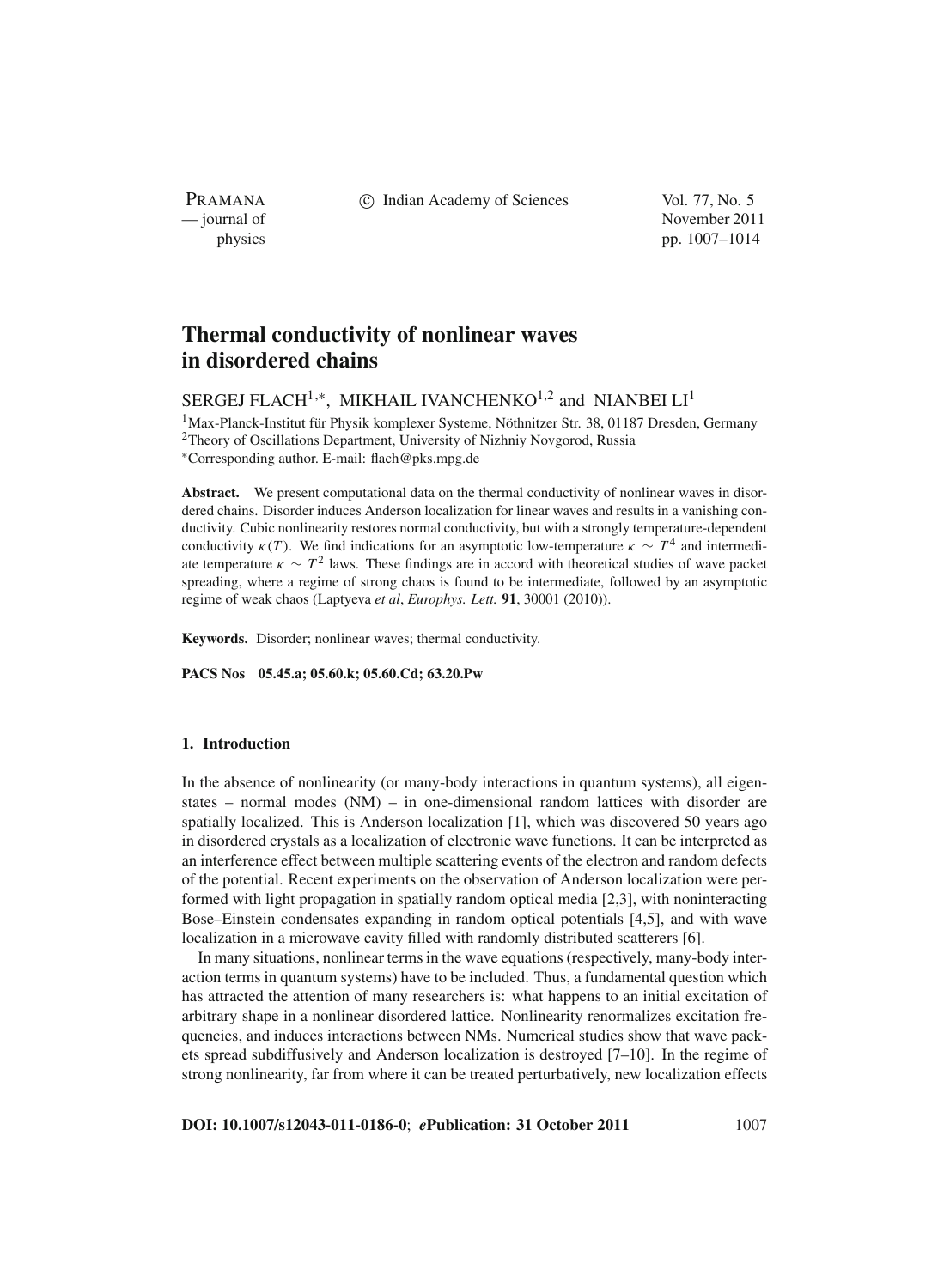#### *Sergej Flach, Mikhail I*v*anchenko and Nianbei Li*

of self-trapping occur [11]. A theoretical explanation of the subdiffusive spreading was offered in refs [7,9,12]. It is based on the fact that the considered models are in general nonintegrable. Therefore deterministic chaos will lead to an incoherent spreading. Estimates of the excitation transfer rate across the packet tail are obtained by calculating probabilities of mode–mode resonances inside the packet. Some predictions of this approach include the effect of different degrees of nonlinearity and were successfully tested in [13]. First experimental data were recently presented for repulsively interacting Bose–Einstein condensates in quasiperiodic potentials [14,15] which, among others, confirm the basic theoretical findings.

While the above wave packets are spreading into an 'empty' system, another set of related problems concerns the thermal conductivity at finite temperature *T* (i.e. at finite energy density  $\varepsilon \sim T$  [16,17]. In the absence of nonlinearity, Anderson localization of NMs leads to a vanishing conductivity. It was observed that even a small amount of anharmonicity leads to a diffusive transport of energy, and a finite thermal conductivity  $\kappa$  [18]. Some numerical studies indicated that for low temperatures  $\kappa \sim T^{1/2}$  [18] which would indicate a singularity at zero temperatures. Other expectations claim that heat conductivity vanishes strictly for weak enough (but still finite) anharmonicity [17].

In this report we use the theoretical results on wave packet spreading and derive a connection between  $\kappa$  and *T*. We predict that for low temperatures  $\kappa \sim T^4$  which corresponds to the regime of weak chaos. At higher temperatures an optional intermediate regime of strong chaos may lead to  $\kappa \sim T^2$ . We perform numerical simulations which indicate that our predictions are plausible.

#### **2. Models**

We study two different Hamiltonian models. The first model describes interacting anharmonic oscillators in a quartic Klein–Gordon (KG) chain, given as

$$
\mathcal{H}_K = \sum_l \frac{p_l^2}{2} + \frac{\tilde{\epsilon}_l}{2} u_l^2 + \frac{1}{4} u_l^4 + \frac{1}{2W} (u_{l+1} - u_l)^2, \tag{1}
$$

where  $u_l$  and  $p_l$  are respectively the generalized coordinate/momentum on the site *l*, and  $\tilde{\epsilon}_l$ are the disordered potential strengths chosen uniformly in the interval  $[1/2, 3/2]$ . Likewise,  $\partial_t^2 u_l = -\partial \mathcal{H}_K / \partial u_l$  generates the equations of motion

$$
\ddot{u}_l = -\tilde{\epsilon}_l u_l - u_l^3 + \frac{1}{W}(u_{l+1} + u_{l-1} - 2u_l). \tag{2}
$$

By neglecting the nonlinear terms, the KG model (1) reduces to a linear eigenvalue problem. This leads to a set of NM amplitudes,  $A_{\nu,l}$ , with NM squared frequencies  $\omega_{\nu}^2 \in$  $[1/2, 3/2 + 4/W]$  and  $\Delta = 1 + 4/W$  being the width of the squared eigenfrequency spectrum. The NM asymptotic spatial decay is given by  $A_{\nu,l} \sim e^{-l/\xi(\omega_v^2)}$  where  $\xi(\omega_v^2)$  is the localization length. It is approximated [19] in the limit of weak disorder ( $W \ll 1$ ) as  $\xi(\omega_v^2) \le 96W^{-2}$ . The NM participation number  $P_v = 1/\sum_l A_{v,l}^4$  characterizes the NM spatial extent. An average measure of this extent is the localization volume *V*, which is on the order of  $3.3\xi(0)$  for weak disorder and unity in the limit of strong disorder [20]. The average squared frequency spacing of NMs within a localization volume is then  $d \approx \Delta/V$ .

## 1008 *Pramana – J. Phys.***, Vol. 77, No. 5, November 2011**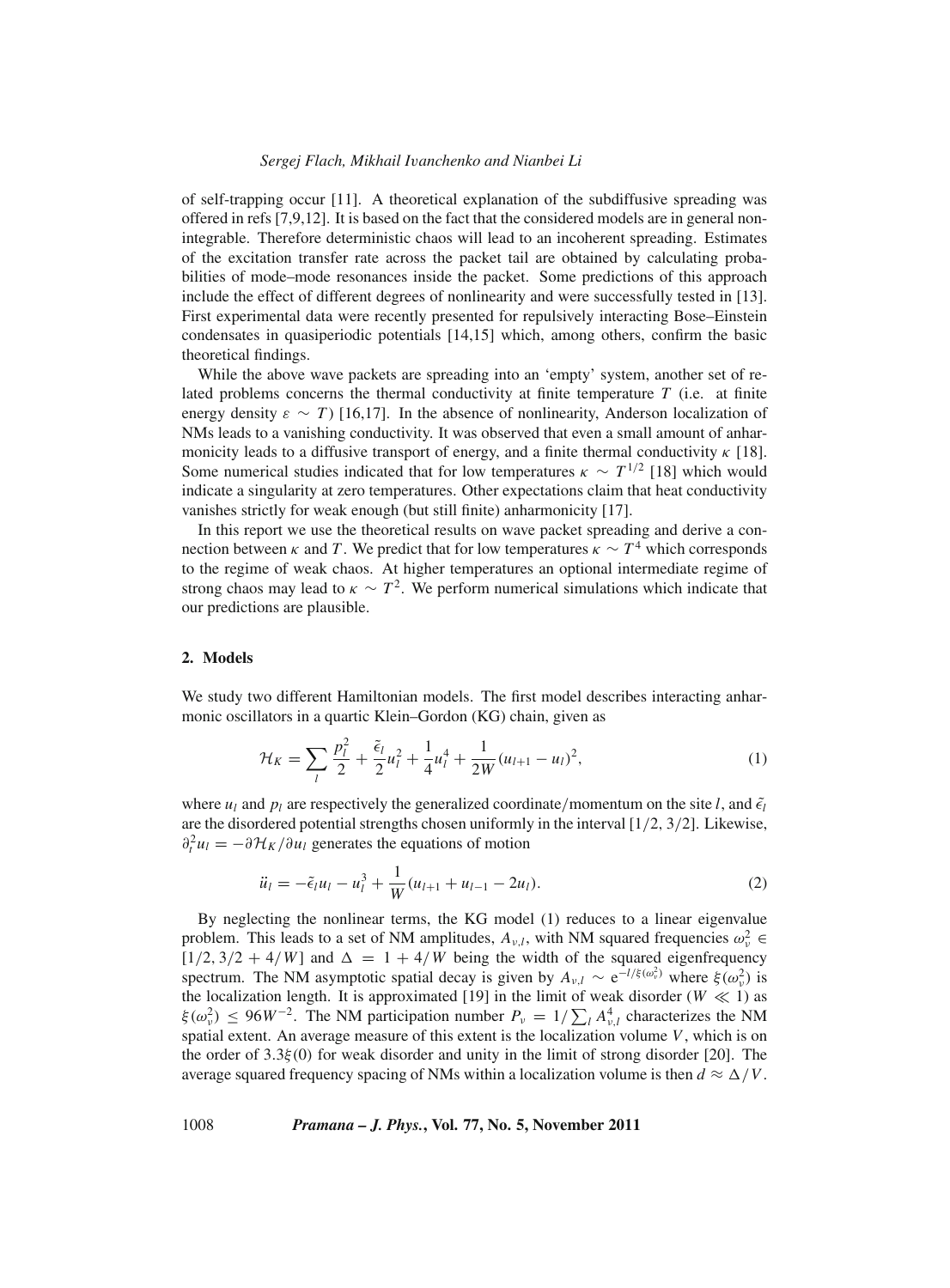#### *Thermal conductivity of nonlinear wa*v*es in disordered chains*

The two squared frequency scales *d* and  $\Delta$  with  $d < \Delta$  are thus expected to determine the dynamics details in the presence of nonlinearity.

Nonlinearity induces an interaction between NMs. Since all NMs are exponentially localized in space, each of them is effectively coupled to a finite number of neighbour modes, i.e. the interaction range is finite. However, the strength of this coupling is proportional to the characteristic energy density,  $\varepsilon$ . The squared frequency shift due to the nonlinearity is then  $\delta \sim \varepsilon$ .

The KG model is suitable for studies of the dynamics for weak and intermediate disorder  $W < 20$ , since otherwise the coupling strength between nearest-neighbour oscillators becomes too weak and the required computation times too long. In the limit of strong disorder, the NMs become localized on a single site, and will be coupled by nonlinearity to their nearest neighbour. Therefore this limit can be modelled by a chain of harmonic oscillators with random frequencies and purely anharmonic nearest-neighbour coupling:

$$
\mathcal{H}_{\text{FSW}} = \sum_{l} \frac{p_l^2}{2} + \frac{\tilde{\epsilon}_l}{2} u_l^2 + \frac{1}{4} (u_{l+1} - u_l)^4 \tag{3}
$$

which is an example from a class of models studied by Fröhlich, Spencer and Wayne [21] and therefore called here as the FSW model. It follows qualitatively from the KG model by first transforming into NM space, dropping secular terms [12], and finally through the limits of strong disorder, and of high temperatures (energies). Its quartic potential part however is invariant under homogeneous coordinate shifts, contrary to the KG case.

#### **3. Thermal conductivity**

The thermal conductivity is measured by a standard approach, when the thermal baths attached to the ends generate a temperature gradient and heat current along the chain [16]. For the KG model we implement Langevin thermostats with two next-to-end atoms coupled to Langevin heat baths with  $\ddot{u}_{1,N} = -\partial H/\partial u_{1,N} + \xi_{1,N} - \lambda \dot{u}_{1,N}$  with white noise  $\langle \xi_{1,N} \rangle = 0$  and  $\langle \xi_{1,N}(t) \xi_{1,N}(0) \rangle = 2\lambda T_{1,N} \delta(t)$  where  $\langle \cdot \rangle$  denotes ensemble averages. *T* is the temperature, and  $\lambda$  denotes the coupling strength between the system and the heat bath. For the FSW model we use Nosé–Hoover thermostats adding the terms  $-\zeta_{\pm} \dot{u}_{1,N}$  to the respective equations of motion, where  $\dot{\zeta}_{\pm} = \dot{u}_{1,N}^2 / T_{1,N} - 1$ .

For the KG model the heat flux along the chain is defined as the time average of  $j_{\text{KG}}$  =  $-(1/2W)\sum_{l}(\dot{u}_{l+1}+\dot{u}_{l})(u_{l+1}-u_{l})$  [16]. For the FSW model the heat flux follows from the time average of  $j_{FSW} = -\frac{1}{2} \sum_l (\dot{u}_{l+1} + \dot{u}_l)(u_{l+1} - u_l)^3$  [16]. Then the thermal conductivity coefficient  $\kappa = jN/(T_N - T_1)$  [16]. We use the mean temperature  $T = (T_N + T_1)/2$  as a parameter corresponding to the energy density  $\langle \varepsilon \rangle = T$ , and  $(T_N - T_1)/T = 0.5$  further on.

#### **4. Predictions**

The numerical evolution of a wave packet spreading into an empty system [7–10] yields subdiffusive growth of the second moment. This implies that the diffusion rate is depending on the energy density (temperature). A theoretical approach [7,9,12] postulates that

*Pramana – J. Phys.***, Vol. 77, No. 5, November 2011** 1009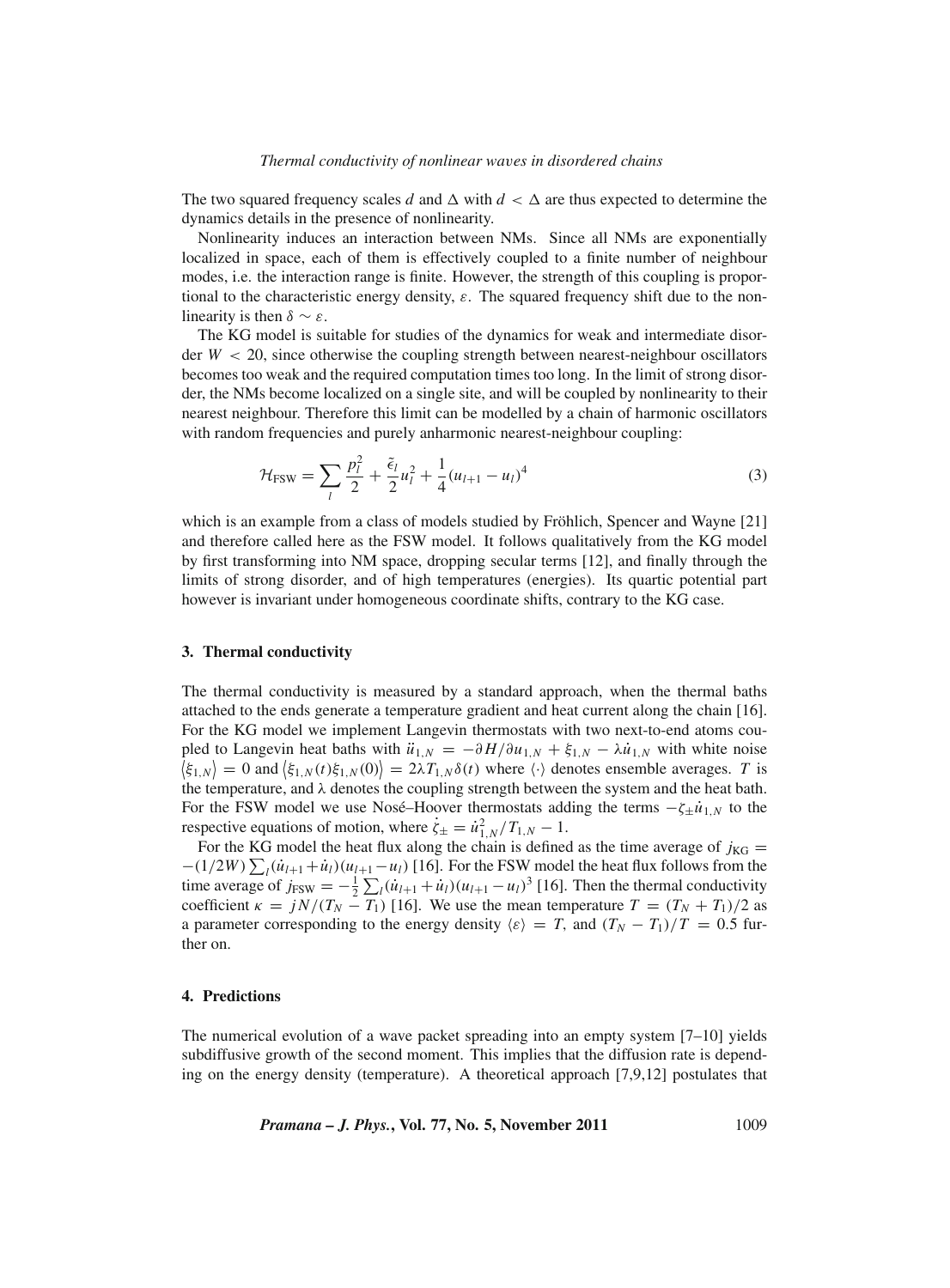the wave packet evolves chaotically, and estimates the diffusion rate for the KG model to be [12]

$$
D \sim \varepsilon^2 \mathcal{P}^2(\varepsilon) \tag{4}
$$

with the resonance probability [20]

$$
\mathcal{P}(\varepsilon) \approx 1 - e^{-a\varepsilon/d} \tag{5}
$$

*a* being an unknown constant of order one.

For small temperatures  $\varepsilon \sim T$ . Therefore, and assuming that the thermal conductivity is proportional to the diffusion rate [10], we conclude that for the KG model

$$
\kappa \sim T^2 \left(1 - e^{-bT/d}\right)^2 \tag{6}
$$

with *b* another constant of order one. In particular, we find that

$$
\kappa \sim T^4 \, , \, T \ll d \text{ (weak chaos)},\tag{7}
$$

$$
\kappa \sim T^2, \ T \gg d \text{ (strong chaos)}.
$$
 (8)

Note that for larger energy densities (temperatures) the KG model enters the regime of self-trapping, and the above predictions do not apply anymore. The self-trapping regime is expected when  $\varepsilon \sim T \approx 2/(3W)$  [10]. It is the asymptotic high-temperature limit of the KG model, where the thermal conductivity should drop with increasing temperature [17]. Thus, depending on the strength of disorder, we expect that the thermal conductivity grows with temperature as  $T^4$ , then (for not too strong disorder) it grows as  $T^2$ , and finally goes through a maximum and starts to decrease with further increase of temperature. The three phases are summarized in the inset of figure 3 in ref. [10].

The application of the above approach to the FSW model leads to *d* ∼ 1 and to the absence of a self-trapped regime. Instead, for large temperatures, the leading order anharmonic potential terms of the FSW model bring it close to the momentum conserving β-Fermi–Pasta–Ulam chain (FPU). The FPU chain has a thermal conductivity which diverges with increasing system size [16]. Therefore,  $\kappa$  will increase with system size also for the FSW model for large temperatures, until the harmonic oscillator potential parts cannot be neglected anymore, leading to a final saturation of the thermal conductivity with a further increase in system size. Indeed, the harmonic oscillator potential parts are violating total momentum conservation, and therefore the thermal conductivity stays finite for large enough system size [10,17]. Since the momentum conserving terms of the FSW model become more dominant at larger temperatures, it follows that the higher the temperature, the larger the system sizes needed, and the larger the saturated conductivity value. The cross-over to this pseudo-FPU regime can be expected when the temperature is of order unity (since all relevant FSW model parameters are of order unity). Therefore, we conclude that we shall not see a pronounced regime of strong chaos, instead the regime of weak chaos at low temperatures should gradually transform into the pseudo-FPU regime.

## **5. Numerical results**

The thermal conductivity is computed along the above lines, with additional averaging over disorder realizations.

1010 *Pramana – J. Phys.***, Vol. 77, No. 5, November 2011**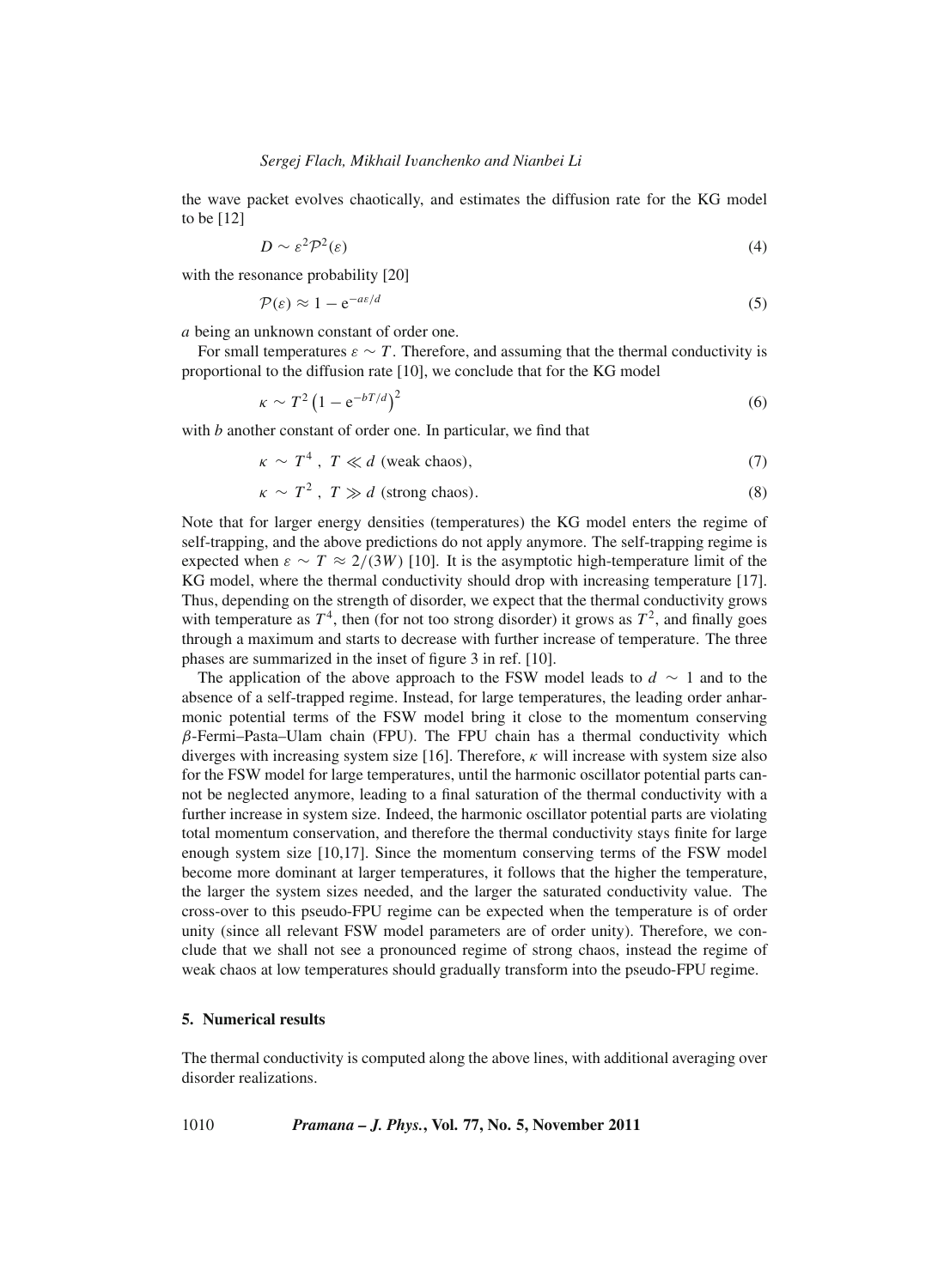#### 5.1 *KG chain*

We first present results for the disorder strength  $W = 2$ . Here the localization length  $\xi \approx 25$  and the localization volume  $V \approx 75$ . The thermal conductivity  $\kappa_N$  is plotted for various temperatures vs. system size *N* in figure 1. For large temperatures,  $T > 0.1$ , the conductivity reaches its saturated level  $\kappa$  at system size  $N \approx \xi$ . For the linear wave equation, exponentially localized NMs induce a dependence  $\kappa_{\text{linear}} \sim e^{-N/\xi}$ . In the presence of nonlinearity the exponential decay with  $N$  will stop at the saturated value of  $\kappa$ . Assuming that  $\kappa \sim T^{\alpha}$  it follows that the system size for saturated conductivity values scales as  $N \sim -\alpha \xi \ln T$ . Thus, for lower temperatures the system size needed to reach saturated values of  $\kappa$  increases. This is due to the dropping of the saturated value of  $\kappa$ with *T*. We were able to reach temperatures as low as  $T = 0.005$  and conductivity values  $\kappa = 0.008$ . According to ref. [10] (inset in figure 3) the regime of strong chaos is realized for 0.01 < *T* < 0.3. Therefore we expect to observe  $\kappa \sim T^2$  for 0.01 < *T* < 1, followed by a maximum and a further dropping with increasing temperatures. These predictions are indeed compatible with the numerical results in figure 2. We also compute the conductivity for a reference ordered chain with  $\tilde{\epsilon}_l = 1$ , which coincides with the high-temperature part of  $\kappa(T)$  for the disordered case. Therefore, the observed maximum is due to disorder, as well as the decrease of  $\kappa$  with further lowering of the temperature. The low-temperature data are also consistent with the  $T<sup>2</sup>$  law. However the temperature window is too narrow to conclude about a confirmation. Also, we expect that at even lower temperatures (so far not reachable with our computational means) the conductivity should cross over into the weak chaos regime and follow the  $T^4$  law.

To find evidence for the asymptotic low-temperature behaviour  $\kappa \sim T^4$  we chose a stronger disorder  $W = 6$ . In that case  $\xi \approx 3$  and  $V \approx 10$ . The conductivity is reduced by two orders of magnitude. We are therefore quite limited in the temperature window, and do not obtain conclusive data (see figure 2). We again find a maximum in the  $\kappa(T)$ dependence, and a clear indication that the small-temperature conductivity drops faster than



**Figure 1.** KG chain: the size-dependent thermal conductivity  $\kappa_N$  vs. *N* for different temperatures and  $W = 2$ .

*Pramana – J. Phys.***, Vol. 77, No. 5, November 2011** 1011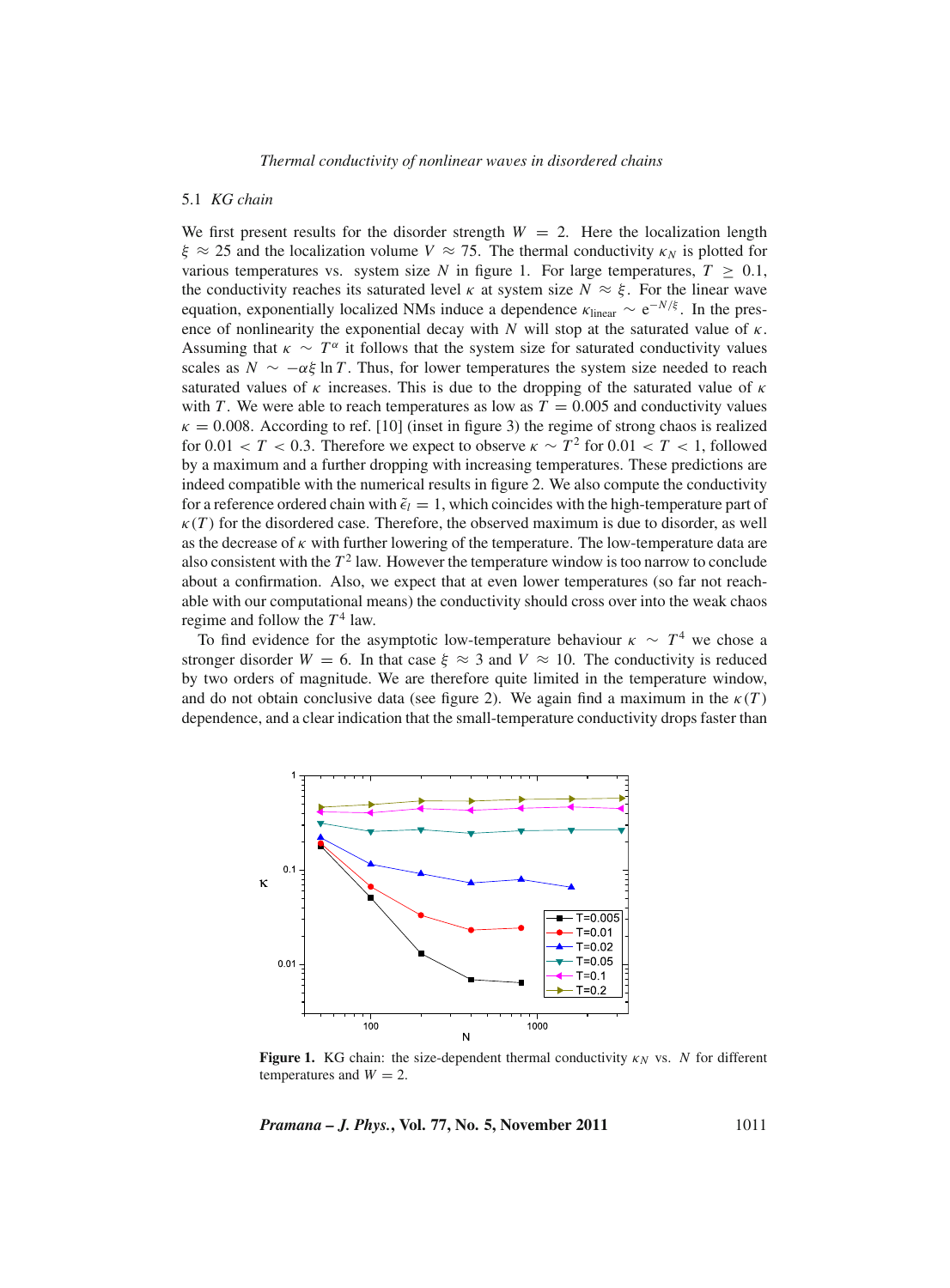

**Figure 2.** KG chain:  $\kappa(T)$  for  $W = 2$  (filled squares). For comparison we also show the data for  $\tilde{\epsilon}_l \equiv 1$  (filled circles). Thin solid lines guide the eye. The dashed line corresponds to the power law  $T^2$ . The stronger disorder case  $W = 6$  corresponds to the open diamond data points.

*T*<sup>2</sup> with temperature. Yet we do not have enough low-temperature data to conclude about the exponent.

#### 5.2 *FSW chain*

To observe the asymptotic low-temperature behaviour of conductivity, we explore the strong disorder limit and study the FSW chain. Since the localization length  $\xi = 0$  for



**Figure 3.** FSW chain:  $\kappa(T)$  for system sizes  $N = 16$  (filled circles),  $N = 64$  (filled squares) and  $N = 256$  (filled diamonds). The dashed line corresponds to the  $T^4$  law.

1012 *Pramana – J. Phys.***, Vol. 77, No. 5, November 2011**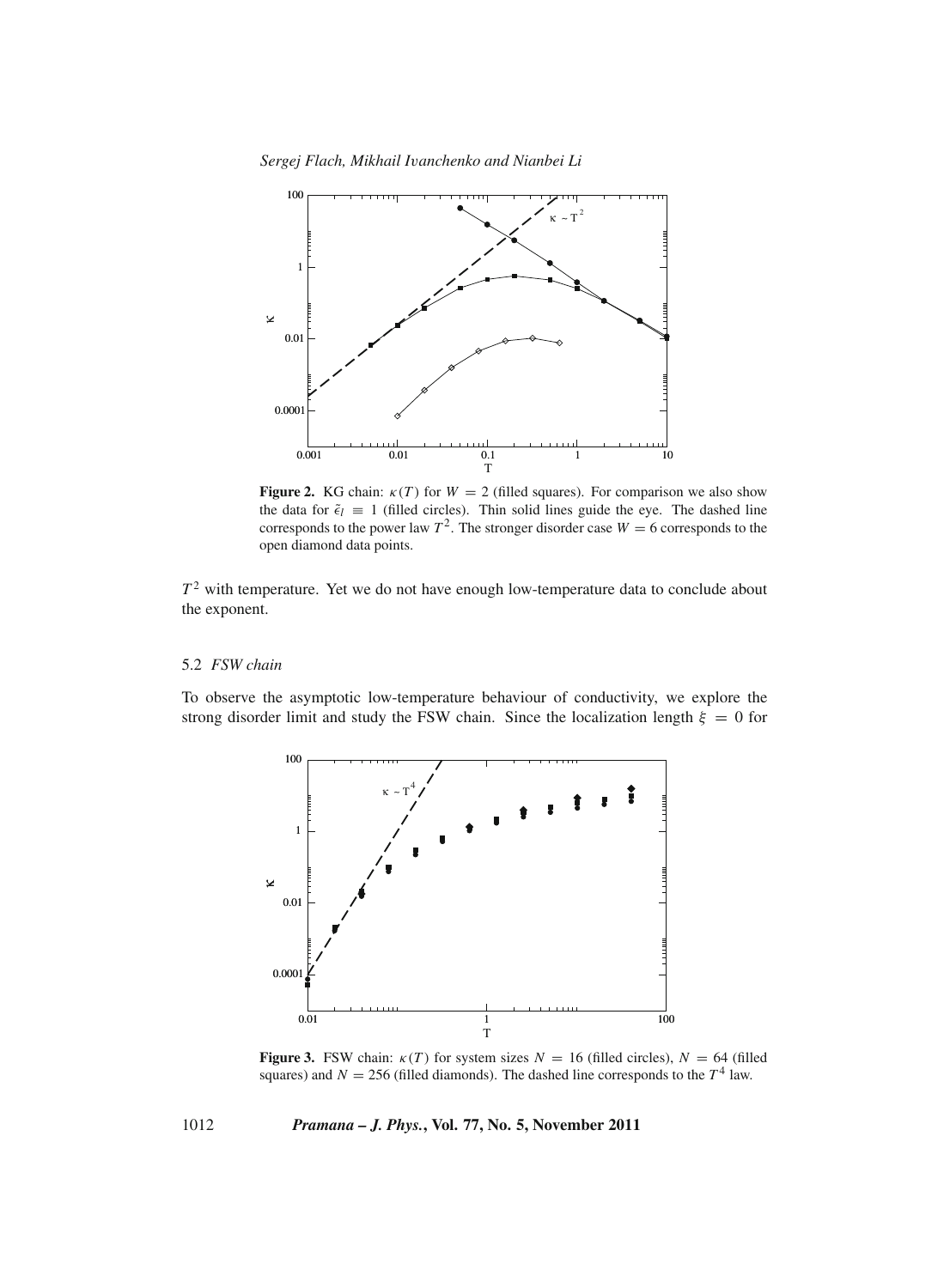#### *Thermal conductivity of nonlinear wa*v*es in disordered chains*

the FSW chain, we can use small system sizes for small temperatures, while (as discussed above) we shall need larger system sizes to obtain the saturated conductivity values for larger temperatures. In figure 3 we plot the conductivity  $\kappa$  vs. temperature for different system sizes  $N = 16, 64, 256$ . Indeed, we observe a significant difference between the data for temperatures  $T > 1$ , while the data agree well for lower temperatures. Therefore we can reach lower values of the conductivity as compared to the KG chain case. Yet for  $\kappa < 10^{-4}$  (which corresponds to  $T \approx 0.01$ ) we again reach our computational limitations, since the number of realizations and the integration times, which are needed to reduce the impact of fluctuations, increase drastically. The numerical results in figure 3 indicate that for low temperatures the conductivity behaves as  $\kappa \sim T^4$ . Also at larger temperatures we observe a cross-over to the predicted pseudo-FPU regime. Again we need more data in the low-temperature regime to be more conclusive about the conductivity data.

### **6. Discussion and outlook**

We computed the thermal conductivity for nonlinear disordered chains and obtained results which indicate that theoretical predictions based on wave packet spreading are plausible. In particular, we find indications for an asymptotic low-temperature  $\kappa \sim T^4$  and intermediate temperature  $\kappa \sim T^2$  laws. To be more conclusive, we need data at even lower temperatures than those presented here. The needed CPU times are however currently exceeding our capabilities. Possible solutions include the usage of massive parallel computing equipment, or the search for other models which will allow to make the needed observations with standard computational equipment.

#### **Acknowledgements**

MI acknowledges the support of the Federal Program 'Scientific and scientific-diductional brainpower of innovative Russia' for  $2009-2013$  (contracts  $\Pi$ 2308, 02.740.11.0839) and RFBR 10-02-00865. The authors thank J Bodyfelt, G Gligoric, T Lapteva, D Krimer and H Skokos for stimulating discussions.

#### **References**

- [1] P W Anderson, *Phys. Re*v. **109**, 1492 (1958)
- [2] T Schwartz, G Bartal, S Fishman and M Segev, *Nature* **446**, 52 (2007)
- [3] Y Lahini, A Avidan, F Pozzi, M Sorel, R Morandotti, D N Christodoulides and Y Silberberg, *Phys. Re*v*. Lett.* **100**, 013906 (2008)
- [4] J Billy, V Josse, Z Zuo, A Bernard, B Hambrecht, P Lugan, D Clément, L Sanchez-Palencia, P Bouyer and A Aspect, *Nature* **453**, 891 (2008)
- [5] G Roati, C D'Errico, L Fallani, M Fattori, C Fort, M Zaccanti, G Modugno, M Modugno and M Inguscio, *Nature* **453**, 895 (2008)
- [6] R Dalichaouch, J P Armstrong, S Schultz, P M Platzman and S L Mccall, *Nature* **354**, 53 (1991) C Dembowski, H-D Gräf, R Hofferbert, H Rehfeld, A Richter and T Weiland, *Phys. Re*v*.* **E60**, 3942 (1999)

J D Bodyfelt, M C Zheng, T Kottos, U Kuhl and H-J Stöckmann, *Phys. Re*v*. Lett.* **102**, 253901 (2009)